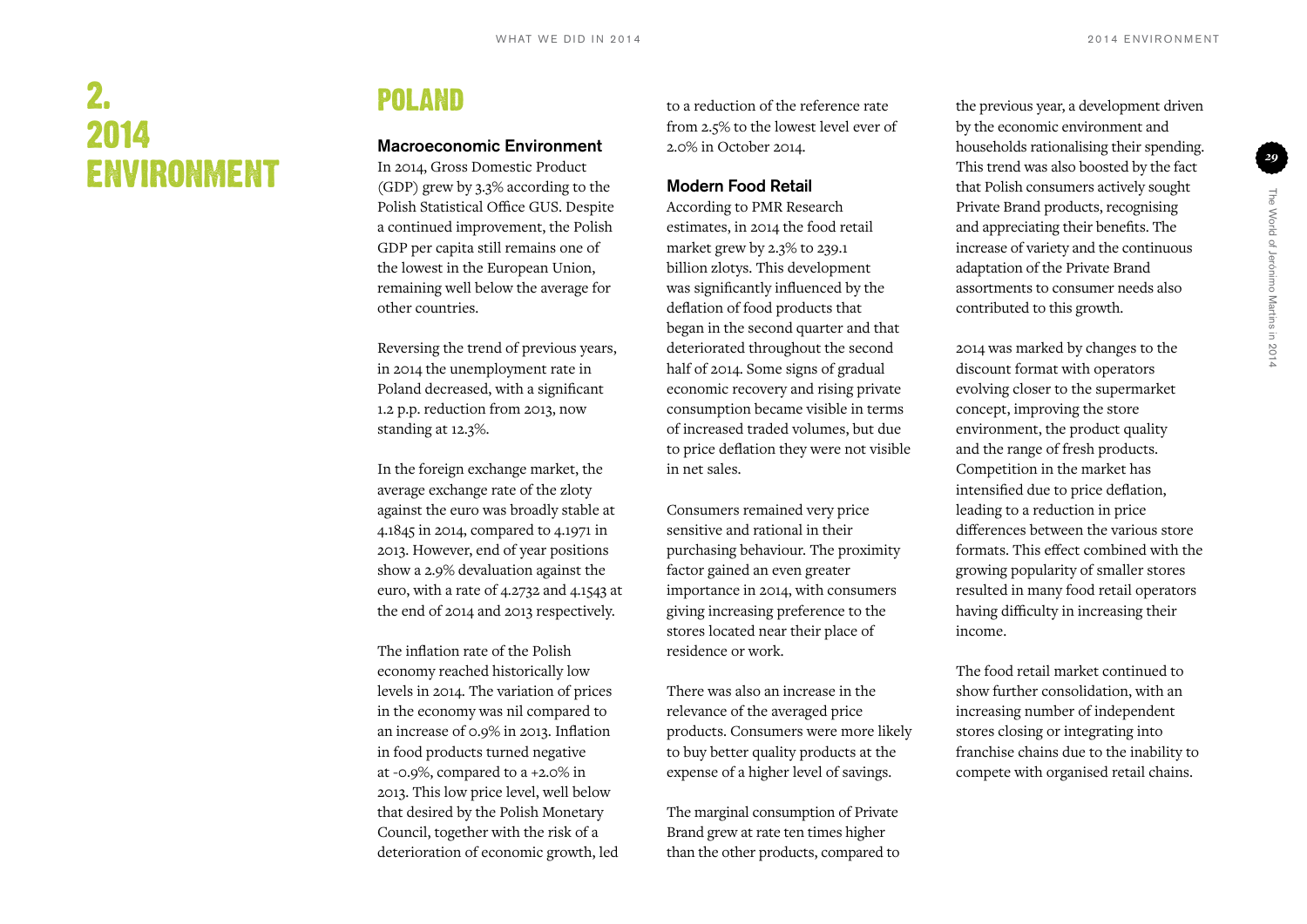### 2. 2014 Environment

#### Health & Beauty Retail

According to projections by PMR, in 2014 the Polish Health & Beauty market grew by 3.6%, to 20.7 billion zlotys. The market of pharmaceutical products grew by just 0.5%. 40% of Health & Beauty total sales are carried out in specialised chains of these products. Health & Beauty stores maintained a steady growth of about 10%. Cosmetics are the category with the fastest sales growth in the market, reaching an increase of 22.1% over the previous year.

Regarding the dynamics of the Health & Beauty market, Rossmann remained the main operator, with continued focus on expansion. By the end of 2014, Rossmann had reached 996 stores, representing an increase of 18% compared to 2013. At the end of 2014, Kontigo, a new player held by the Eurocash Group, entered the market. They opened three stores with a strong focus on exclusive brands.

The number of Private Brand beauty products continued to grow and is estimated to currently represent more than one fifth of all products on the market. Consumers are increasingly careful and more aware of the available offer, a trend being noticed in the consumption at specialty stores that offer a wider range of products combined with quality and attractive prices.

Cosmetics are purchased at the same time as regular purchases in discount stores. Over the past few years the growing importance of online distribution channels has also been visible. The convenience, the easy access to low prices and the possibility of saving time are factors that determine the choice of such operators.

### Portuga l

#### Macroeconomic Environment

2014 was marked by the confirmation of the gradual recovery of the economy registered since the fourth quarter of 2013, and by Portugal leaving the economic and financial adjustment programme in May, despite the need to maintain the adjustment process of imbalances of the Portuguese economy.

According to the most recent Bulletin of Banco de Portugal (the Portuguese Central Bank), the economic growth must have reached 0.9% in 2014, compared to a contraction of 1.4% in 2013. This growth was accompanied by a significant decrease in unemployment, which according to the Portuguese National Statistics Institute (INE) reached 13.9% and reflected a year-on-year decrease of 2.3 p.p., and by a general increase in consumer confidence.

Contrary to the negative trend since 2008, the moderate 2014 recovery in domestic demand (+2.3%) was supported by increased private consumption (+2.2%) and by an increase in investment (+2.2%). This recovery is still conditioned by the need for budgetary consolidation and the high level of indebtedness. On the other hand, public consumption continued to contribute negatively (-0.5%).

Exports must have increased 2.6%, with growth in tourism, clothing & footwear, cars and food & beverage products largely offsetting the negative impact of energy goods. In this context, exports are likely to experience a lower growth than the one in external demand, interrupting the upward trend of market share. The growth in imports (+6.3%) reflects the increase in domestic demand, particularly for goods with a higher imported content.

Prices declined by -0.3% compared to 2013, mainly due to the fall in food prices (-1.3%) and the decrease in energy prices. The reduction in prices of imported goods, in a low inflation scenario in the Eurozone, also had a downward impact on the indicator.

Low levels of inflation and interest rates at a historic minimum led to an increase in disposable household income, thereby encouraging

*30*